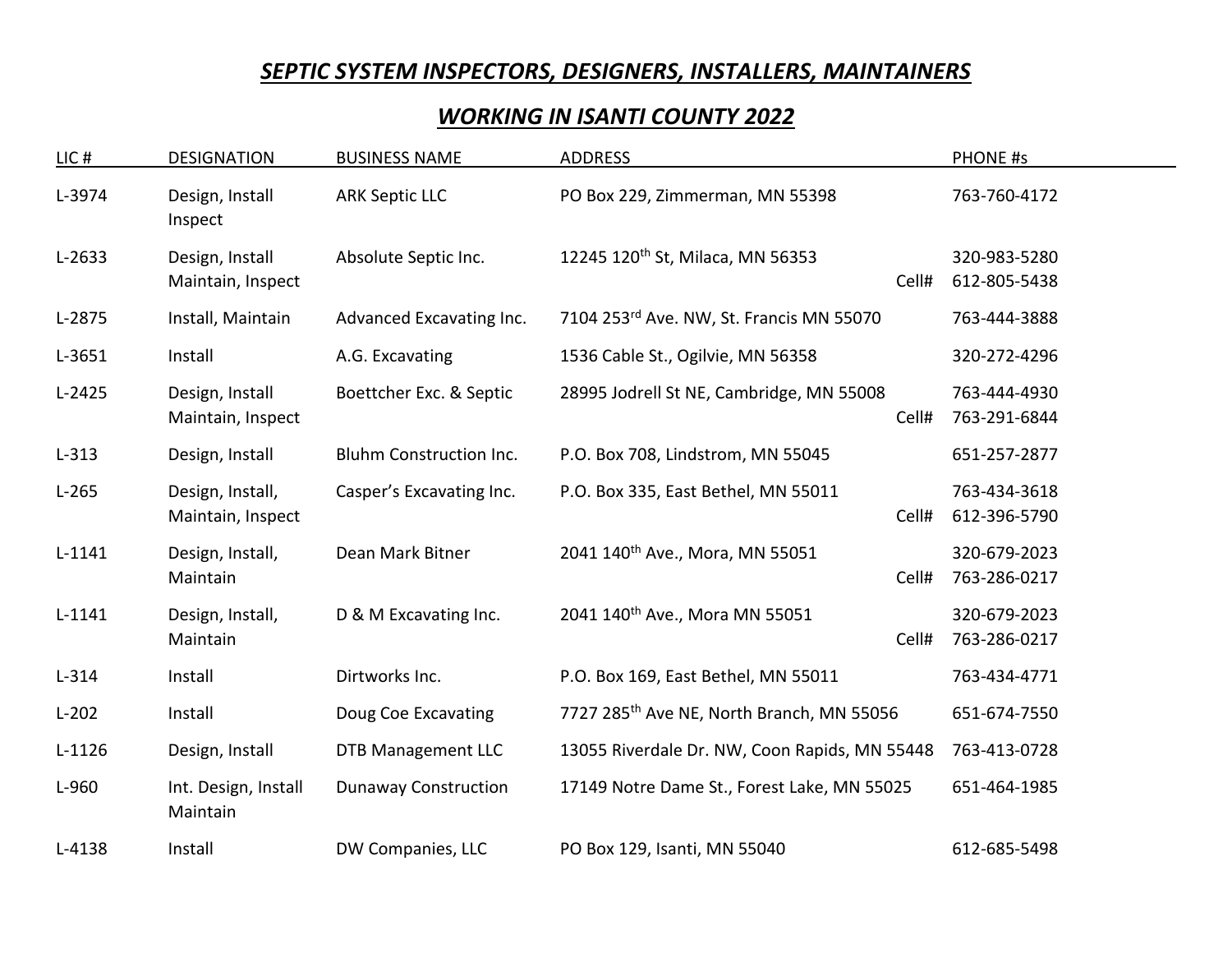| L-2186   | Install                                                        | E & D Excavating                                 | 32103 Highway 47 NW, Cambridge, MN 55008                                    |       | 763-286-3726                 |
|----------|----------------------------------------------------------------|--------------------------------------------------|-----------------------------------------------------------------------------|-------|------------------------------|
| L-1090   | Design, Install<br>Inspect                                     | Elwood Design & Sewer<br><b>Installation LLC</b> | 1339 170 <sup>th</sup> Ave, Ogilvie, MN 56358                               |       | 320-272-0060                 |
| L-4016   | Install                                                        | <b>Finley Excavating LLC</b>                     | 18824 Smith Drive NW, Elk River, MN 55330                                   |       | 763-245-0929                 |
| $L-1055$ | Install                                                        | <b>Gustafson Excavating Inc</b>                  | PO Box 788, North Branch, MN 55056                                          |       | 651-674-7430                 |
| L-3966   | Install                                                        | Hammond Enterprises Inc.                         | 2681 325 <sup>th</sup> Avenue NW, Cambridge, MN 55008                       |       | 763-238-7523                 |
| $L-105$  | Maintain                                                       | <b>Hass Septic Cleaning</b>                      | 3724 305 <sup>th</sup> Ave NW, Isanti, MN 55040                             |       | 763-444-5892                 |
| L-3287   | Install, Maintain                                              | <b>Hassel Free Septic</b>                        | PO Box 702, North Branch, MN 55056                                          |       | 763-222-4397                 |
| L-4085   | Design, Install,<br>Inspect                                    | Hohlen Biz, LLC                                  | 126 15 <sup>th</sup> Ave. N, St. Cloud, MN 56303                            |       | 320-200-8994                 |
| $L-2147$ | Design, Install                                                | JC Septic Systems                                | 1423 210 <sup>th</sup> Ave., Ogilvie, MN 56358                              | Cell# | 320-272-4302<br>612-390-2380 |
| L-3953   | Design, Install                                                |                                                  | Jones Construction Services 21835 Cty HWY 61, Pine City, MN 55063           |       | 320-629-8100                 |
| $L-1023$ | Design, Inspect                                                | Johnson Septic Systems                           | 8921 140 <sup>th</sup> St, Milaca, MN 56353                                 |       | 320-983-6622                 |
| $L-65$   | Install, Inspect,<br>Maintain, Adv Design,<br>Service Provider | Lashinski Septic                                 | 1244 Crosstown Blvd., Ham Lake, MN 55304                                    |       | 763-434-3915                 |
| L-2837   | Install                                                        |                                                  | Landworks Construction Inc. 123 2 <sup>nd</sup> Ave NE, Cambridge, MN 55008 |       | 763-286-1393                 |
| L-4185   | Design, Install,<br>Inspect                                    | L & R Septic, LLC                                | P.O. Box 61, Dalbo, MN 55017                                                | Cell# | 763-242-7942                 |
| L-1837   | Design, Install<br>Maintain, Inspect,<br>Service Provider      | Maple Ridge Sewer Service                        | P.O. Box 72, Cambridge, MN 55008                                            |       | 763-689-6803                 |
| L-2574   | Install, Maintain                                              | Marks Sewer Service Inc.                         | 28726 116 <sup>th</sup> St., Princeton, MN 55371                            | Cell# | 763-856-0012<br>612-600-9525 |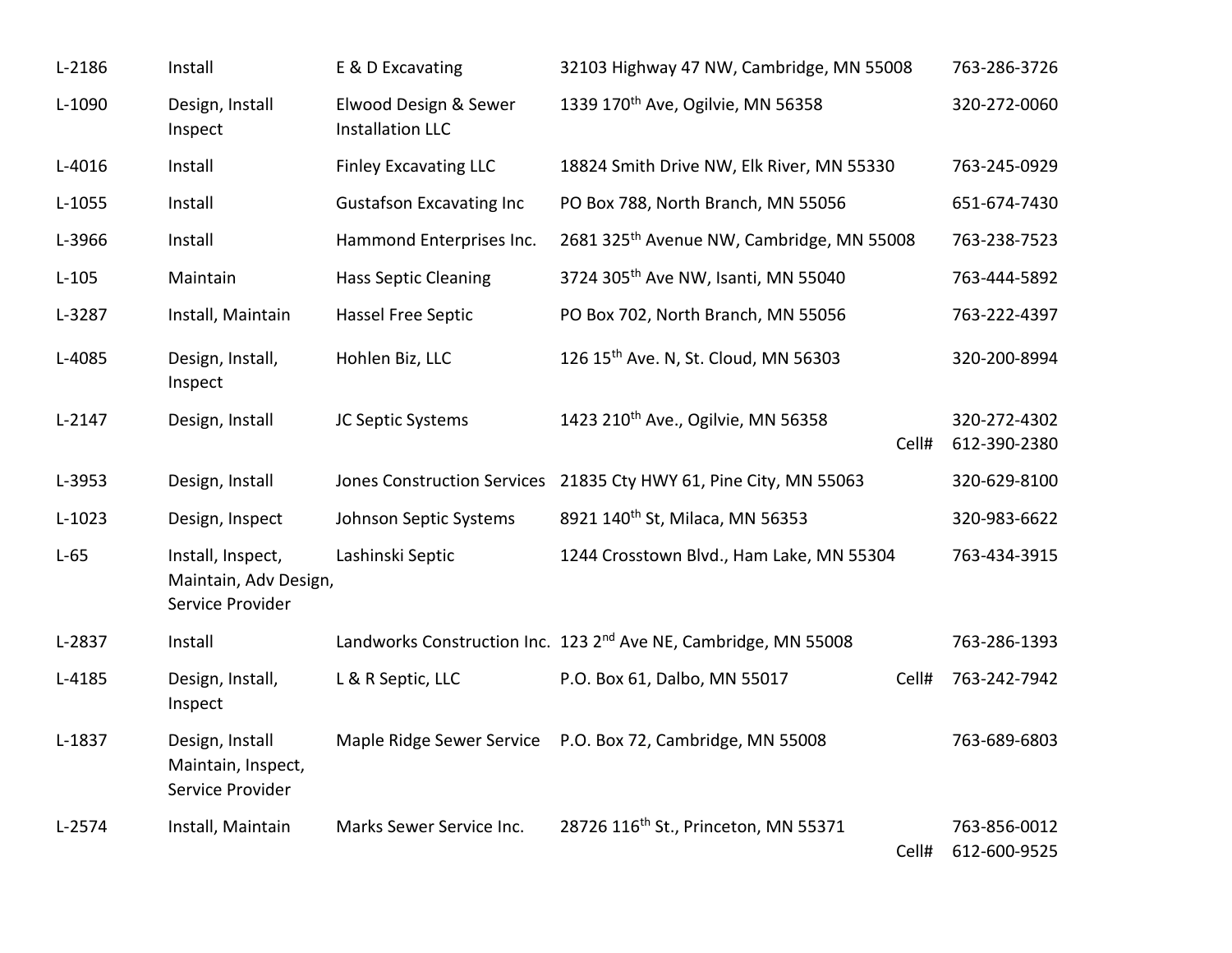| L-2449   | Design, Install,<br>Inspect, Maintain                              | <b>MJL Contracting</b>                       | 5265 269th Ave NE, Isanti, MN 55040<br>Dani Cell# 763-244-9070    | Mikes Cell#              | 763-444-6668<br>612-369-7430                 |
|----------|--------------------------------------------------------------------|----------------------------------------------|-------------------------------------------------------------------|--------------------------|----------------------------------------------|
| L-3314   | Install                                                            | Muddy Gap Hollow Inc.                        | 988 522 <sup>nd</sup> St W, Stanchfield, MN 55080                 |                          | 320-396-0320                                 |
| L-3259   | Install                                                            | <b>Nicholas Construction Inc</b>             | 50955 Almond Ave., Stanchfield, MN 55080                          |                          | 763-689-2463                                 |
| L-930    | Adv. Design, Install<br>Adv. Inspect, Maintain<br>Service Provider | North Side Septic Service                    | 1301 245 <sup>th</sup> Ave NE, Bethel, MN 55005                   | Kyle Cell#<br>Jake Cell# | 763-444-7898<br>612-685-6424<br>763-370-8998 |
| $L-801$  | Service provider<br>Inspect, Install,<br>Int. Designer             | <b>Prom Excavating LLC</b>                   | 950 55 <sup>th</sup> Ave SE, St Cloud, MN 56304                   |                          | 320-252-7028                                 |
| $L-2113$ | Design, Install<br>Inspect                                         | <b>Ramberg Soil Consulting</b>               | 55535 Fairfield Ave., Pine City, MN 55063                         |                          | 320-438-9318                                 |
| L-2686   | Install                                                            | Rick's Plumbing Inc                          | 1701 221st Ave NW, East Bethel, MN 55011                          |                          | 763-753-1935                                 |
| L-1193   | Install                                                            | Ronnie Bowman Exc.                           | PO Box 382, Stacy, MN 55079                                       | Cell#                    | 651-462-5193<br>651-239-9660                 |
| L-3448   | Maintainer                                                         | Ross' Sewer Service                          | 9288 Cty Rd 5 NE, North Branch, MN 55056                          |                          | 651-674-4349                                 |
| L-1790   | Design, Inspect                                                    |                                              | Rosevold Inspection Services 307 7th Ave. S., Princeton, MN 55371 |                          | 612-859-2695                                 |
| $L-2624$ | <b>Advanced Design</b><br>Advanced Inspect<br>Maintain, Install    | Septic Check                                 | 6074 Keystone Rd., Milaca, MN 56353                               |                          | 320-983-2447                                 |
| $L-2015$ | Maintain                                                           | Sewer Works II LLC<br><b>Russel Peterson</b> | 17725 Nowthen Blvd, Ramsey, MN 55303                              |                          | 763-753-1611                                 |
| L-1689   | Design, Install                                                    | Shaun Fiedler                                | 1850 397 <sup>th</sup> Ave NE, Stanchfield, MN 55080              |                          | 320-396-5016                                 |
| $L-449$  | Install                                                            | Smiths Septic & Exc. LLC                     | 275 Viking Blvd NW, East Bethel, MN 55011                         |                          | 763-434-3246                                 |
| $L-444$  | Design, Install,<br>Inspect, Maintain                              |                                              | Soderstrom's Sales & Service P.O. Box 86, Bethel, MN 55005        |                          | 763-434-6140                                 |